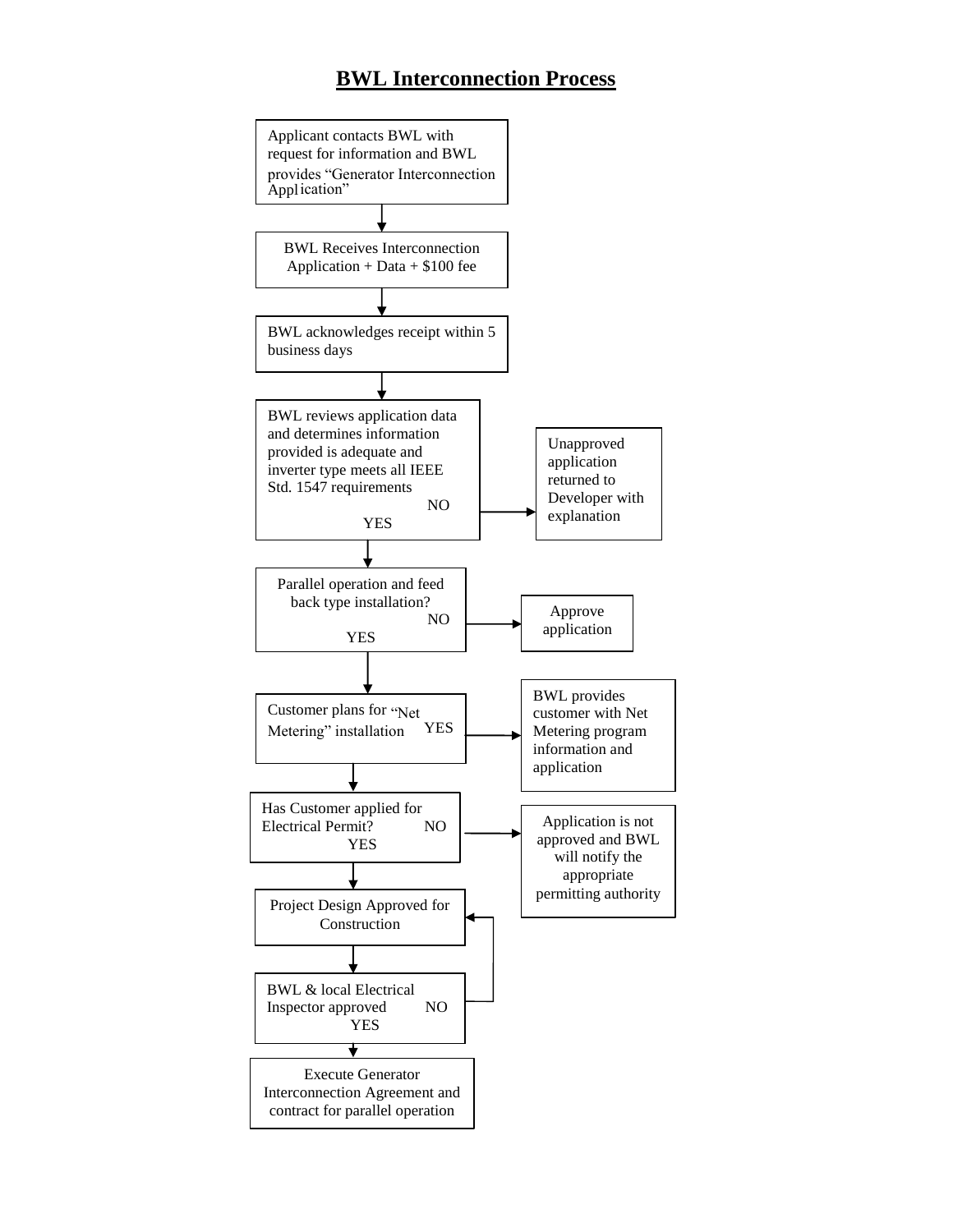

# *Customer Owned Renewable Energy Generators Inverter-Type Projects 20kW or Less*

### **BWL DISTRIBUTION INTERCONNECTION**

The potential hazards associated with high voltage systems require specific work rules and protection schemes. These are designed to protect the public, BWL workers, and assure electric distribution system operating integrity. Interconnection to the BWL electric distribution system shall not create any safety hazards or cause any power quality problems to occur on the circuit to which the generator is connected. The reverse power flow conditions that generators are capable of producing must be evaluated to ensure that safety and proper coordination is not compromised.

### **BWL PROTECTION SYSTEMS**

- Natural hazards (lightning, ice, and wind), human interference (vehicles, vandalism) and electrical equipment malfunction can cause damage to the electric transmission and distribution system. Such causes can result in short circuits or faults, as commonly referenced in the utility industry. Faults create a safety hazard for personnel, jeopardize the stability of the entire electrical network, and can impose severe damage to equipment. All of the electrical equipment that comprises a utility network is protected by the various protection systems.
- Generation or other new electric energy sources connected in parallel with the electric transmission and distribution system have the potential to create two problems for the utility.
	- 1. It provides an additional energy source(s) that increase fault current magnitudes. This additional fault current can interfere with the operation of existing protective devices on the system.
	- 2. The generation or other electric energy source, along with a portion of the BWL electric system, can become isolated from the bulk of the electric system. Such isolation is commonly referred to as islanding and is considered most unsafe and thus is not an acceptable mode of operation.
- The majority of faults on an overhead electric system are transient in nature. By quickly deenergizing the line and then automatically re-energizing or reclosing it, the overhead fault is usually cleared and the system returned to service. The BWL follows the common utility practice of automatically reclosing the circuit breaker of the overhead 13.2 kV circuits originating at 138 kV transmission substations. Remote reclosing methods may be used elsewhere in the circuit.
- Generating equipment connected to electric systems utilizing reclosing schemes can experience severe damage during automatic reclosing. The damage is often the result of the reconnection of the electric system and generator being out of synchronism. Such an event may result in a hazard and/or damage to both the BWL and the customer systems. BWL is not responsible for any damage to the customer's equipment because of reclosing.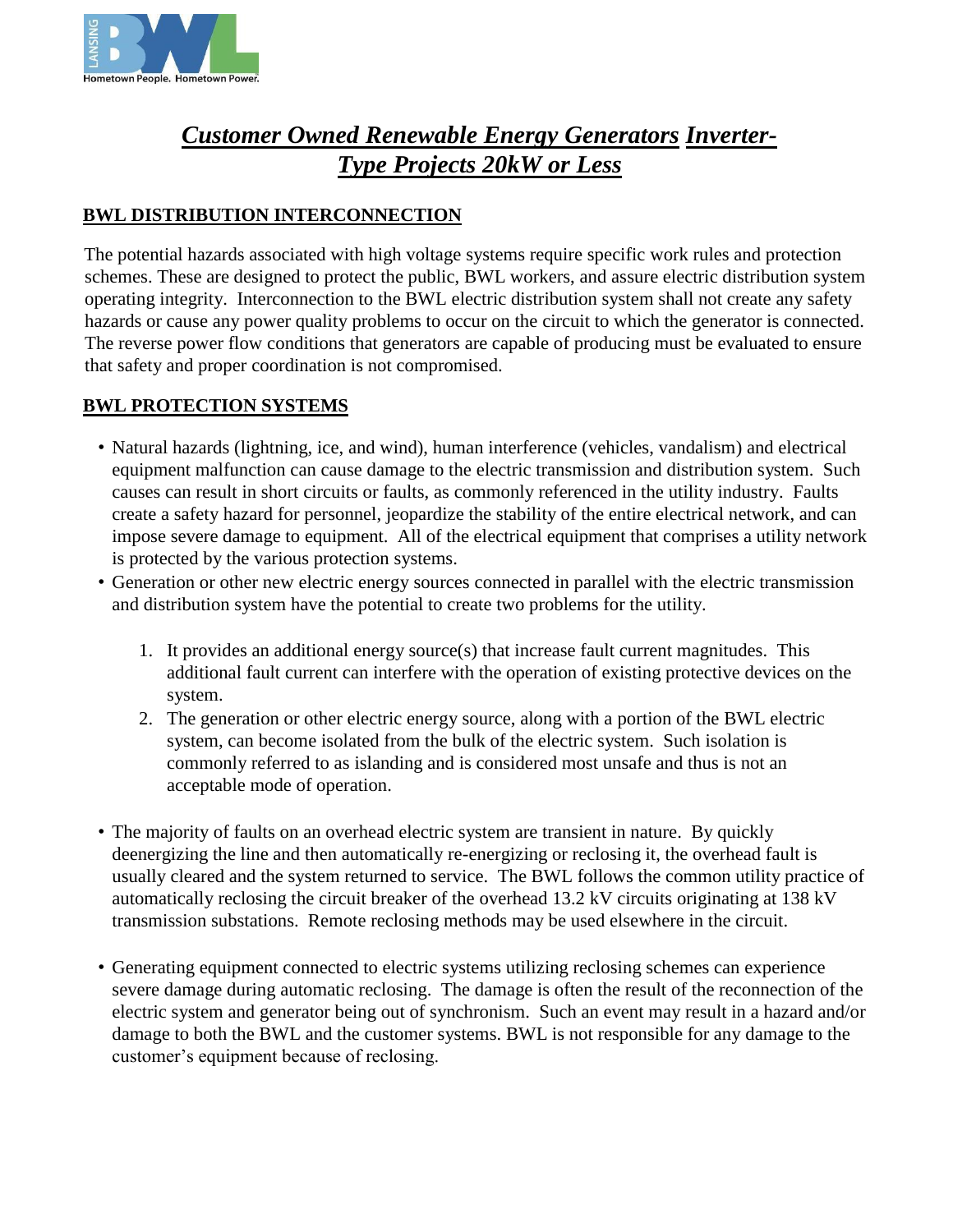- Studies must be performed to evaluate any adverse affects the added generation may have on the electric system. Solutions to prevent such affects, such as modification of the BWL electric system including system protection may be required and will be billed to the owner of the generator. The extent of any modifications is dependent upon both the size of the generation or other electric source and the electrical characteristic of the BWL electric system at and near the point of common coupling. Thus the BWL will require, in most cases, the customer-owned generation to have BWL specified protection systems at the point of interconnection dedicated to protect the BWL electrical system. The customer is also responsible for protecting customer-owned equipment directly impacted by the aforementioned natural, human, equipment malfunction hazards, along with BWL protection device and reclosing operations.
- If the interconnection system is certified by a nationally recognized testing laboratory to satisfy all requirements of IEEE Std. 1547, no additional protective equipment is required except for an outdoor easily accessible disconnect switch with lockout provisions. This disconnect switch is required to provide a visible break isolation of this generation by BWL line crews, when they are working on the BWL electric distribution system. Because this is a BWL crew safety requirement BWL will designate where this disconnect switch will be located. In general it should be located in the same vicinity as the electric meter.
- If the interconnection system does not use inverters which are certified to satisfy requirements of IEEE Std. 1547, the system must have the following.
	- 1. Under/overvoltage, under/overfrequency and overcurrent relaying. If the system is three phase, the relays must monitor all three phases. All protection must use utility grade relays.
	- 2. If an isolation transformer is called for in three-phase installations, BWL will review and approve specific winding types. BWL may also require additional ground fault protection.

## **TECHNICAL REQUIREMENTS**

The following details present the technical requirements for interconnection of the Project. The BWL has adopted IEEE Std. 1547, "Standard for Interconnecting Distributed Resources with Electric Power Systems" to simplify the technical requirements. Certain requirements, as specified by this document, must be met to provide compatibility between the Project and the BWL's electric distribution system, and to assure the safety and reliability of the electric system is not degraded by the interconnection.

#### *Interconnection Design Requirements*

- The Project Developer must read, provide all pertinent information, sign and submit the attached "Interconnection Application" to the BWL Customer Projects and Development Department.
- The data the BWL requires to evaluate the proposed interconnection is a necessary part of the Interconnection Application. All major equipment and protection equipment proposed by the Project Developer, must be submitted as part of the initial application for review and approval by the BWL. A site plan, one-line diagram, and interconnection protection system details, of the project, are required. The generator and inverter manufacturers supplied data packages are also required.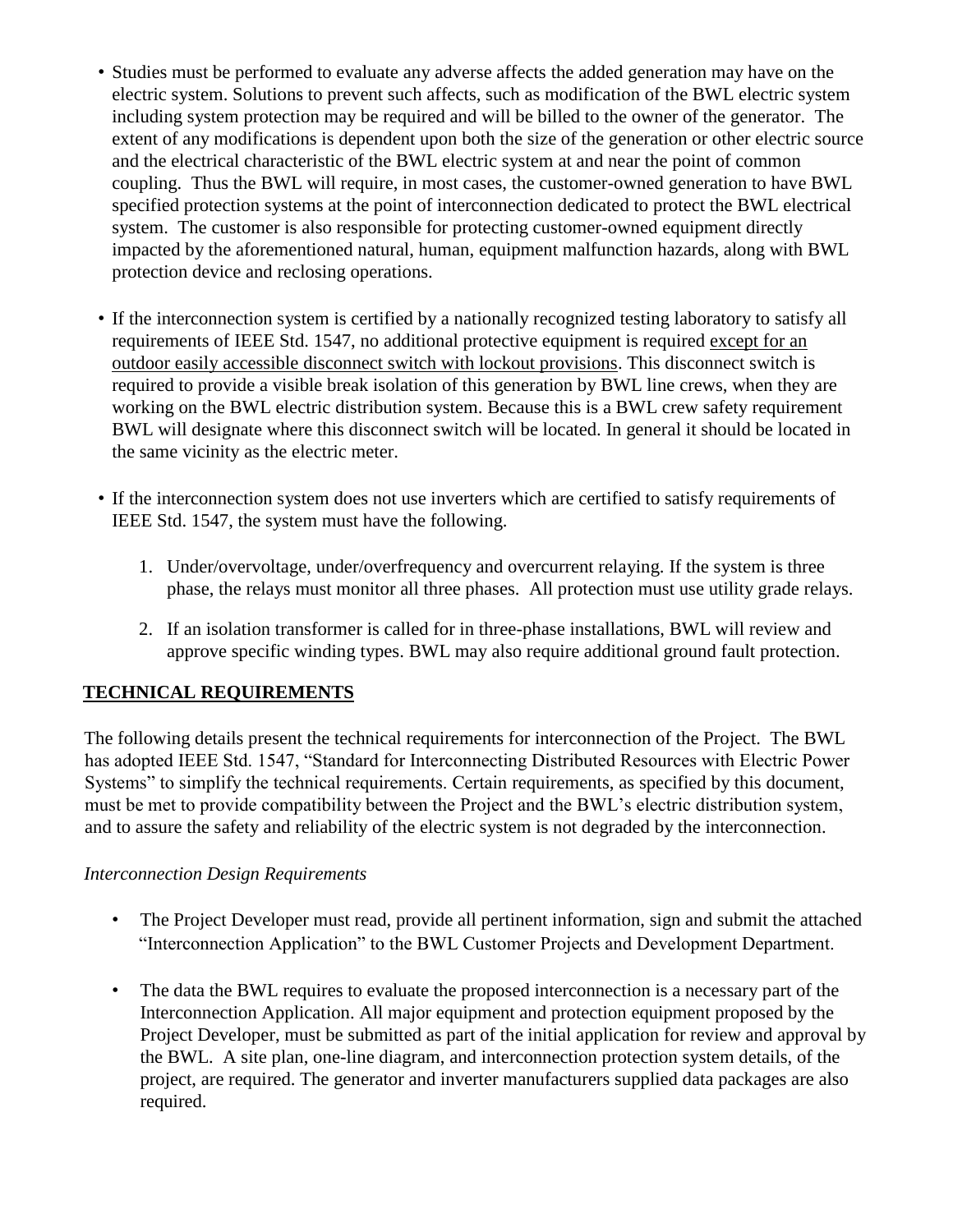• The BWL may request additional data be submitted as necessary during the review phase to clarify the operation of the Project.

#### **INSTALLATION AND DESIGN APPROVAL**

- When the Interconnection Application and data requirements have been received, BWL will review the data and design drawings, for approval. After review, the BWL will either approve the Project Developer's proposed installation as submitted or return the application to the Project Developer with a clear statement as to why they were not approved. Where appropriate, the BWL will indicate required changes on the application and/or the engineering drawings. When revisions are necessary to the Project Developer's submitted system data and design, the Project Developer can make corrections and resubmit the revised data and design drawings to the BWL. The BWL will either approve, in writing, the Project Developer's revised design as resubmitted, or return it to the Project Developer with a clear statement as to why they were not approved. Where appropriate, the BWL will indicate required changes on the engineering drawings. The BWL will retain one copy of the approved design drawings
- If the Project Developer proposes an alternative to the BWL's approved electric distributions system protection and control equipment, they must submit a description and engineering design drawings of the proposed changes. The BWL will either approve the Project Developer's alternative design or return it to the Project Developer with a clear statement as to why they were not approved. Where appropriate, the BWL will indicate required changes on the engineering drawings.
- After the interconnection application has been approved by BWL, the developer may proceed with the construction/installation of the generating system as long as an Electric Permit has been issued by the city/township that has local jurisdiction.
- The Project Developer must provide the BWL with 5-10 business days advance written notice, depending on the size of the project, of when the Project will be ready for inspection, testing, and approval.
- Prior to final approval for Parallel Operation, the commissioning test must be witnessed by the BWL System Integrity Engineer. Upon satisfactory completion of this test and final inspection, the BWL will provide a "Contract for Parallel of Renewable Energy Generators"**,** which if accepted and signed will grant permission for the generator to be operated in parallel with BWL's electric system. If the results are unsatisfactory, the BWL will provide written communication of these results and required action to the Project Developer.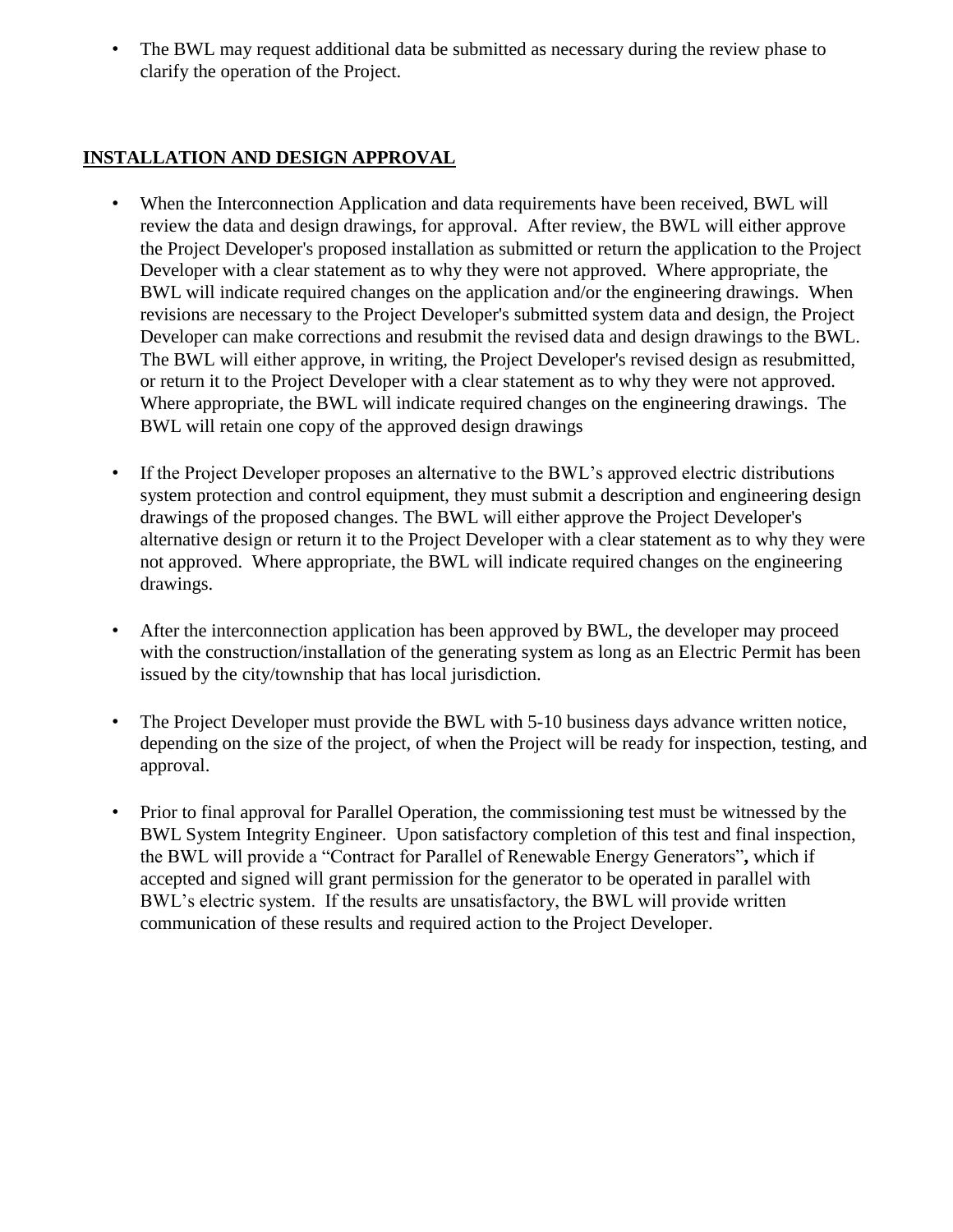

# **INTERCONNECTION APPLICATION FOR**  *Customer Owned Renewable Energy Generators Inverter-Type Projects 20kW or Less*

- 1. The undersigned, \_\_\_\_\_\_\_\_\_\_\_\_\_\_\_\_\_\_\_\_\_\_, Project Developer submits this Generator Interconnection Application and appropriate filing fee to interconnect \_\_\_\_\_\_\_\_\_\_\_\_\_\_\_\_\_\_\_\_\_\_\_\_\_\_\_\_\_ , a new Project, to the Board of Water & Light (BWL) Electric System or to increase the capacity of \_\_\_\_\_\_\_\_\_\_\_\_\_\_\_\_\_\_\_\_\_\_\_\_\_, an existing Project interconnected to the BWL Electric System.
- 2. The undersigned requesting interconnection or an increase in the capacity of an existing interconnection project to the BWL Electric System must provide the following information:
	- Completed Interconnection Application Data sheet appropriate for the capacity rating and type of generating unit(s), as found in the BWL's Generator Interconnection Requirements (the appropriate Interconnection Application Data sheet must be attached to this Interconnection Application).
	- Description of the equipment configuration and proposed interconnection one-line diagram (one-line diagram must be attached to this Interconnection Application).
	- Project Developer (Single Point of Contact):

| Name:           |  |
|-----------------|--|
| Address:        |  |
| Phone Number:   |  |
| Fax Number:     |  |
| E-mail Address: |  |
|                 |  |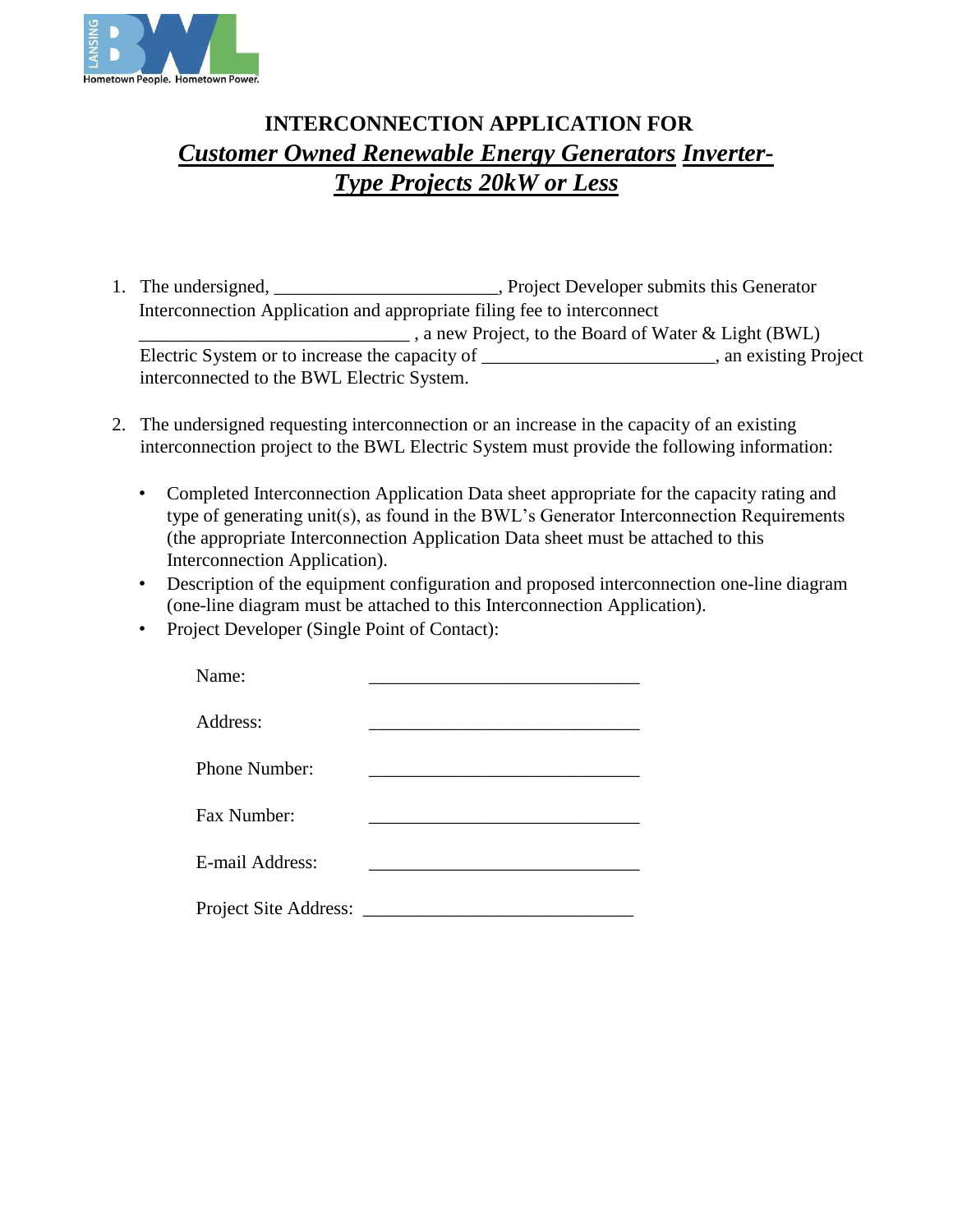3. This Generator Interconnection Application shall be directed to the BWL representative as indicated below:

> Electric System Integrity Engineering Attention: Anthony Fields Board of Water & Light PO Box 13007 Lansing, Michigan 48901-3007 Phone: 517-702-6587 Email: Anthony.Fields@lbwl.com

4. I, the undersigned an authorized representative of \_\_\_\_\_\_\_\_\_\_\_\_\_\_\_\_\_\_\_\_\_, the Project, submit this Generator Interconnection Application and required technical data for the BWL. I understand that upon acceptance, the BWL may subsequently provide an "Interconnection Study Agreement", if a comprehensive engineering analysis is determined to be necessary. The Interconnection Study Agreement will include the scope of the interconnection study. I also understand that I may be required to furnish additional required technical data as requested by the BWL in support of this study and reimburse the BWL for its study expenses.

| <b>Printed Name:</b> |  |
|----------------------|--|
| Title:               |  |
| <b>Company Name:</b> |  |
| Date:                |  |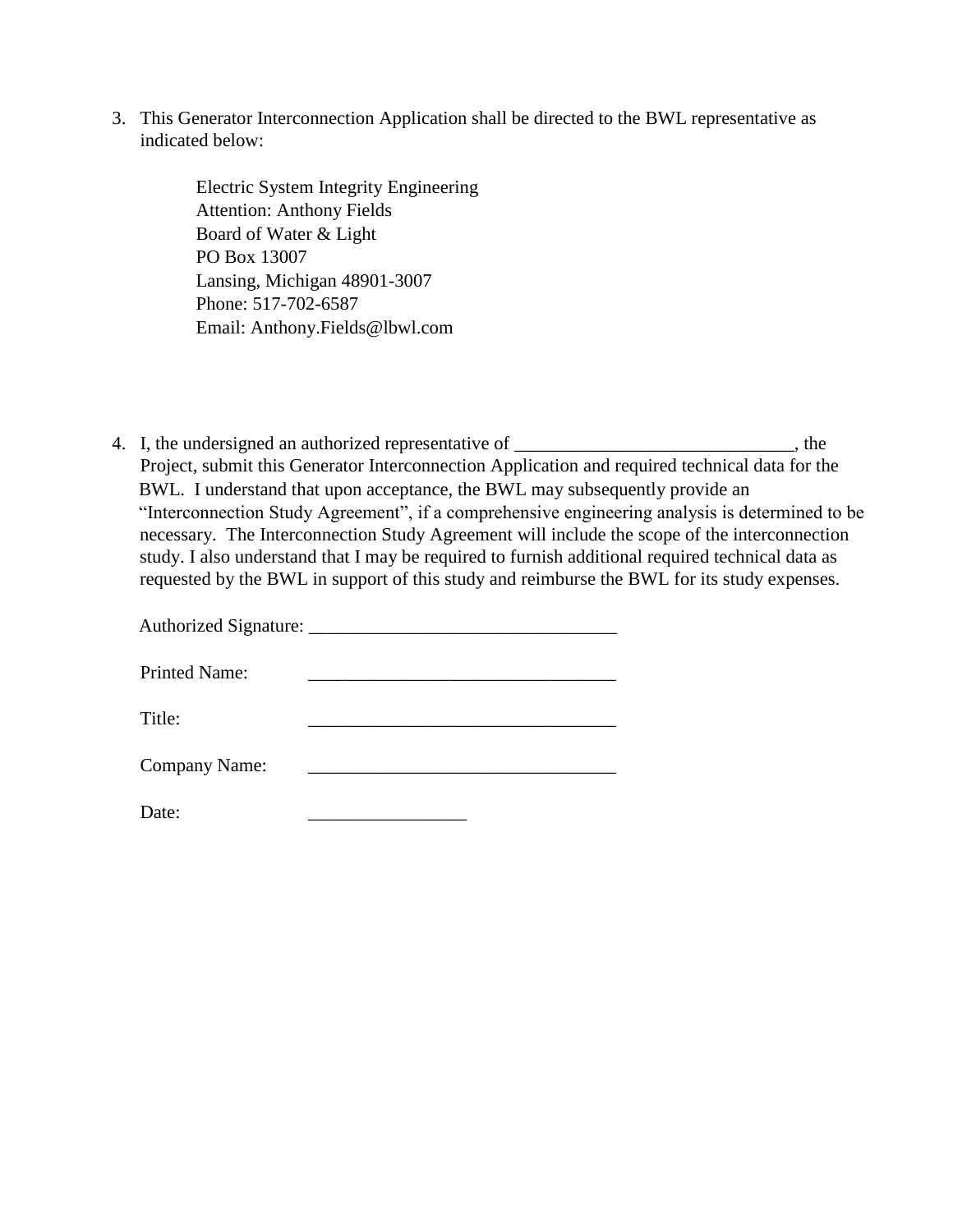**PROVIDED BY: \_\_\_\_\_\_\_\_\_\_\_\_\_\_\_\_\_\_\_\_\_\_\_\_\_\_\_\_\_\_\_\_\_ DATE: \_\_\_\_\_\_\_\_\_\_\_\_\_\_\_\_\_\_\_\_\_\_\_\_\_\_\_** 

**Instructions:** Fill in answers to questions or reference to attachment number in the table below and attach data sheets as required. Indicate in the table below the page number of the attached data on which the requested information is provided. Indicate NA in answer block for anything which is not applicable to your particular proposed project.

| <b>General Information</b> |                                                                            |                    |  |  |
|----------------------------|----------------------------------------------------------------------------|--------------------|--|--|
| <b>Item</b>                | Data                                                                       | Answers or         |  |  |
| No.                        | <b>Description</b>                                                         | reference to       |  |  |
|                            |                                                                            | <b>Attachments</b> |  |  |
| $\mathbf{1}$               | Generator type and size with manufacturer provided installation $\&$       |                    |  |  |
|                            | specifications documents                                                   |                    |  |  |
| $\mathfrak{D}$             | Inverter type and capacity with manufacturer provided installation $\&$    |                    |  |  |
|                            | specifications documents                                                   |                    |  |  |
| 3                          | Documents proving inverter certification for IEEE std. 1547, 1547.1 and UL |                    |  |  |
|                            | 1741.                                                                      |                    |  |  |
| 4                          | Is installation to be Flow-back or Non-Flow-back                           |                    |  |  |
| 5                          | Is installation contingent on approval of NET METERING                     |                    |  |  |
| 6                          | Provide a simple One-Line Diagram(s) for Project and Project Load          |                    |  |  |
| $\tau$                     | Proposed parallel operation date for system start up testing               |                    |  |  |
| 8                          | Proposed date for final interconnected operation                           |                    |  |  |
| 9                          | <b>Estimated Total Project Cost</b>                                        |                    |  |  |
| 10                         | Estimated/calculated pay back time in years including all government       |                    |  |  |
|                            | incentives, grants and tax credits.                                        |                    |  |  |

|                             | <b>Isolating Transformer(s) at Project:</b><br><b>Transformer No.</b> |                                                         |
|-----------------------------|-----------------------------------------------------------------------|---------------------------------------------------------|
| <b>Item</b><br>No.          | Data<br><b>Description</b>                                            | <b>Answers or</b><br>reference to<br><b>Attachments</b> |
|                             | Rated kV and connection (delta, wye, wye-grnd) of each winding        |                                                         |
| $\mathcal{D}_{\mathcal{L}}$ | kVA of each winding                                                   |                                                         |
| 3                           | BIL of each winding                                                   |                                                         |
| 4                           | Fixed taps available for each winding                                 |                                                         |
| 5                           | Positive/negative range for any LTC windings                          |                                                         |
| 6                           | %Z impedance on transformer self cooled rating                        |                                                         |
|                             | Load loss Watts at full load or X/R ratio                             |                                                         |

The following information on these system components shall appear on the preliminary One-Line Diagram, including manufacturer make and model for the items listed below:

\_\_ Breaker - Rating, location and normal operating status (open or closed)

- \_\_ Buses Operating voltage
- \_\_ Generators Type, capacity rating (kVA), method of grounding
- \_\_ Inverter type, capacity, operating voltages and 3 phase or single phase operation
- \_\_ Inverter testing and certification for meeting IEEE Standard 1547, 1547.1 and UL 1741
- \_\_ Isolating transformers Capacity rating (kVA), location, impedance, voltage ratings, primary and secondary connections and method of grounding
- \_\_ Switches Location and normal operating status (open or closed), type, rating
- \_\_ All metering types and locations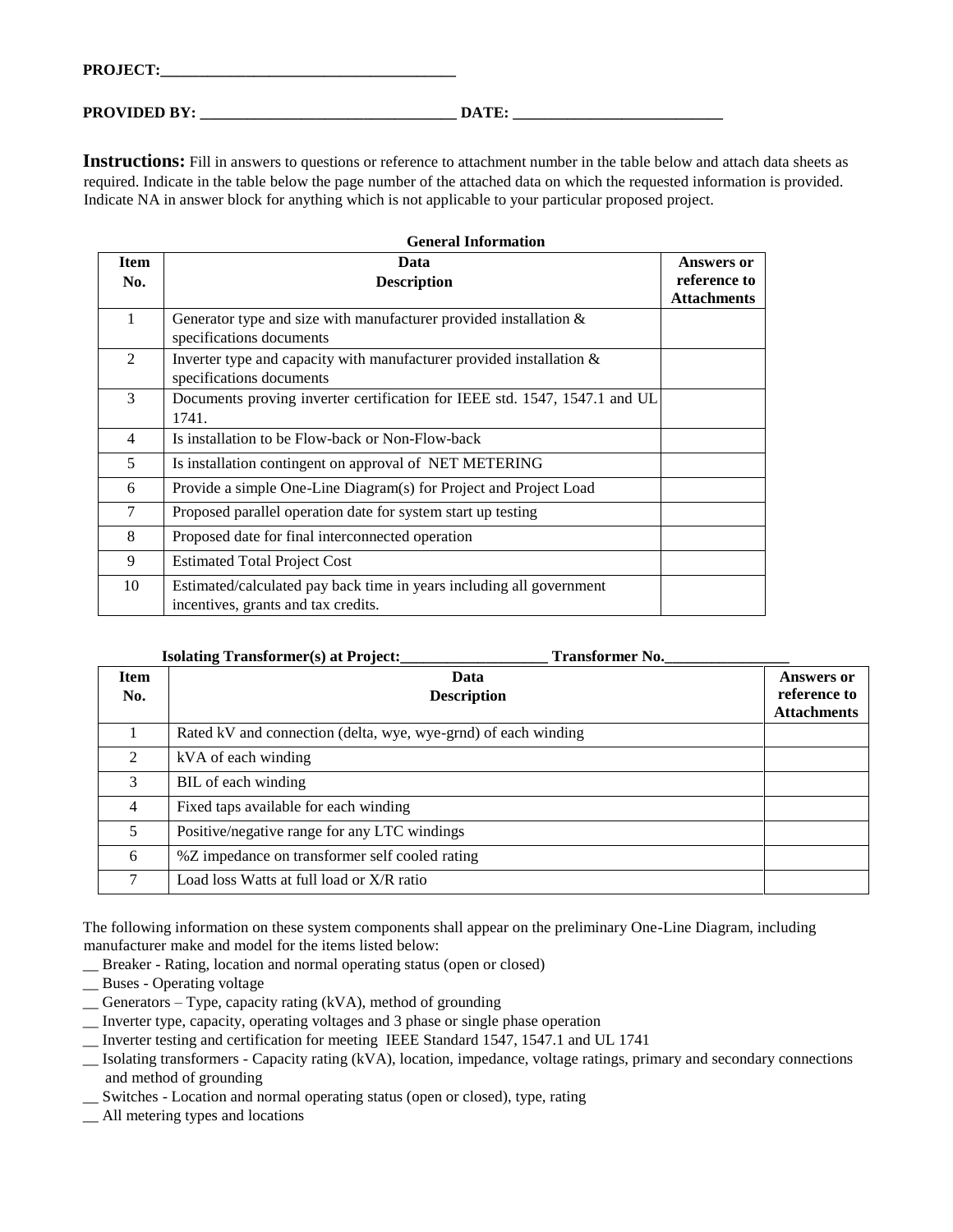

#### **Interconnection Request Status**

To be filled out by BWL

#### PROJECT:

#### **DATE**

- BWL receives Interconnection Application + Data + Filing fee.
- Filing Fee of \$
- \_\_\_\_\_\_\_\_\_ BWL acknowledges Receipt within 5 business days of receiving application.
	- \_\_\_\_\_\_\_\_\_ Completed review of Application and Data for Completeness
	- \_\_\_\_\_\_\_\_\_ Application and Data returned to Project Developer with deficiencies noted in application or data.
- \_\_\_\_\_\_\_\_\_ Assigned to engineer \_\_\_\_\_\_\_\_\_\_\_\_\_\_\_\_\_\_\_ for data review and potential system impact.

**Example 2** Application approved for Non-parallel operation.

- Executed "Interconnection Study Agreement".
- Assigned to engineer the same of the form interconnection study

Executed "Agreement for Parallel Operation of Customer Owned Generation".